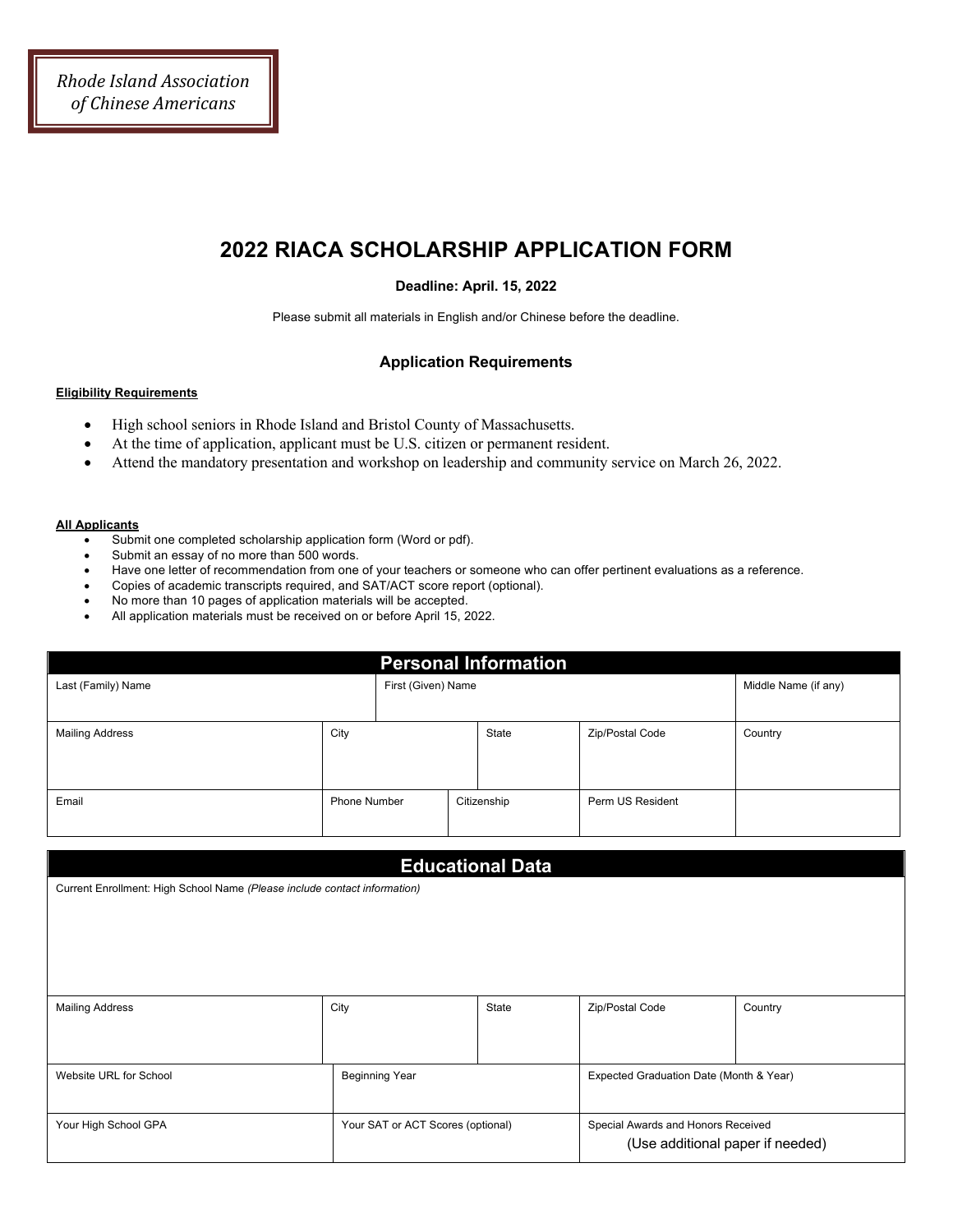Your Interested Major of Study in college

## **Reference Letter**

One letter of recommendation is required from your teacher or from someone who can provide pertinent evaluations as reference . Reference should comment on your character and potential for leadership and/or for making a significant contribution to our society.

The letter of recommendation should be signed by the person making the recommendation. The recommendation letter should be sent to Prof. Yinsheng Wan, at yswan@providence.edu before April. 15, 2022. Please include the applicant's name in the subject line.

| Reference Name                  | Email and Phone Number | School Name             |
|---------------------------------|------------------------|-------------------------|
| Telephone                       | Email                  | <b>Institution Name</b> |
| <b>Complete Mailing Address</b> |                        |                         |

- **1. How will you use the RIACA Scholarship if awarded to you** (example: tuition, books or related expenses, travel to technical/professional meetings; distance learning or as supplement to assistantship(s):
- 2. **List Educational Record, Activities, and Honors**
- **3. Essay Question -** In no more than words, describe your motivation to apply for this scholarship and why you deserve RIACA scholarship. Describe your career objectives and how the award of the RIACA Scholarship would help you attain them. Comment on what you have achieved and learned through your studies and activities.